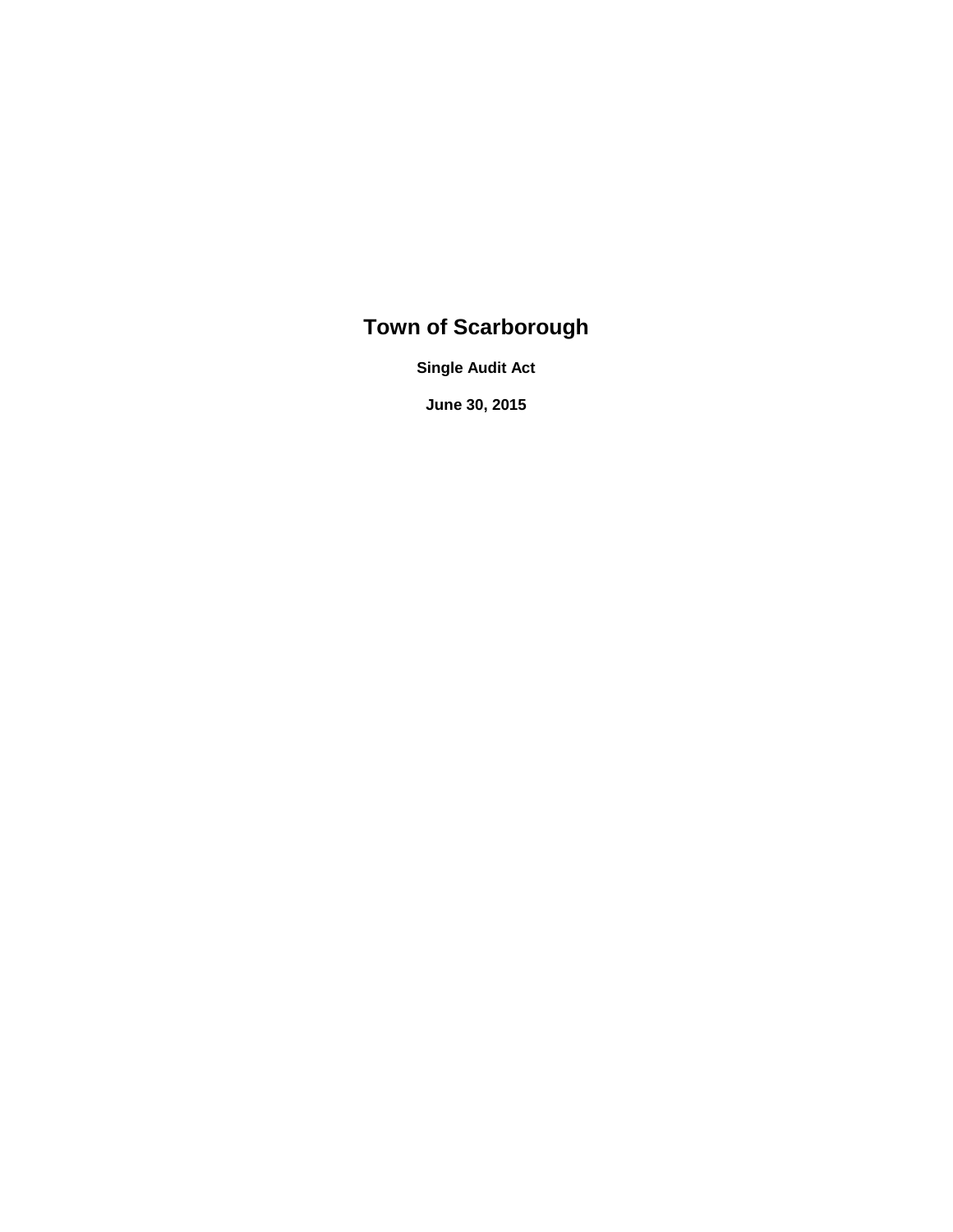## **CONTENTS**

| <b>Independent Auditors' Report on Internal Control Over</b><br><b>Financial Reporting and on Compliance and Other Matters</b>                                                                                                       |   |
|--------------------------------------------------------------------------------------------------------------------------------------------------------------------------------------------------------------------------------------|---|
| <b>Based on an Audit of Financial Statements Performed in</b><br><b>Accordance with Government Auditing Standards</b>                                                                                                                | 1 |
| Independent Auditors' Report on Compliance for Each Major<br>Federal Program and on Internal Control Over Compliance and<br><b>Report on the Schedule of Expenditures of Federal Awards</b><br><b>Required by OMB Circular A-133</b> | 3 |
| <b>Schedule of Expenditures of Federal Awards</b>                                                                                                                                                                                    | 5 |
| <b>Notes to Schedule of Expenditures of Federal Awards</b>                                                                                                                                                                           | 7 |
| <b>Schedule of Findings and Questioned Costs</b>                                                                                                                                                                                     | 8 |
| <b>Financial Report</b>                                                                                                                                                                                                              |   |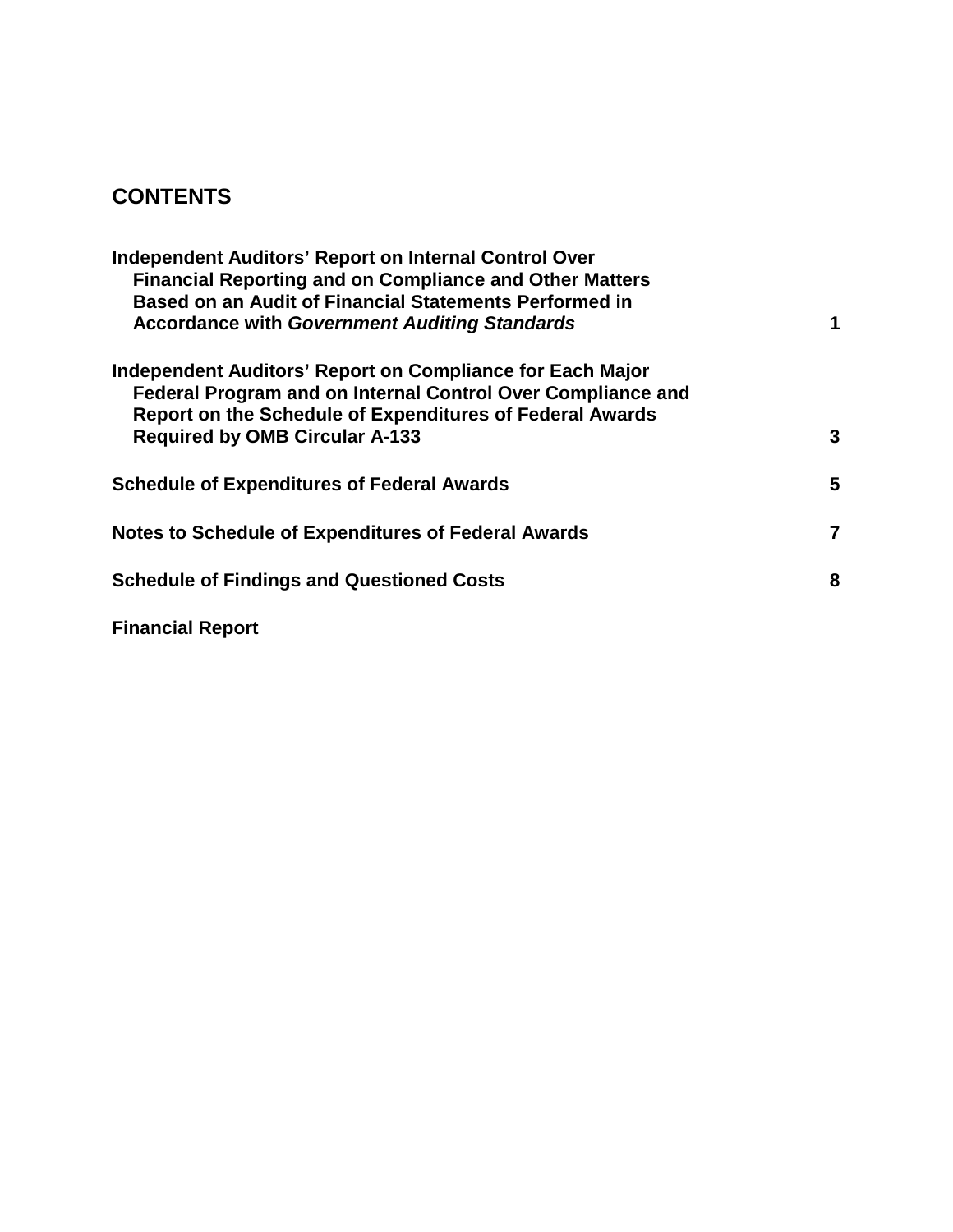

Accessible Approachable Accountable

Independent Auditors' Report on Internal Control over Financial Reporting and on Compliance and Other Matters Based on an Audit of Financial Statements Performed in Accordance with *Government Auditing Standards*

Town Council Town of Scarborough Scarborough, Maine

We have audited, in accordance with the auditing standards generally accepted in the United States of America and the standards applicable to financial audits contained in *Governments Audit Standards*, issued by the Comptroller General of the United States, the financial statements of the governmental activities, the discretely presented component units, each major fund, and the aggregate remaining fund information of the Town of Scarborough, as of and for the year ended June 30, 2015, and the related notes to the financial statements, which collectively comprise the Town of Scarborough's basic financial statements, and have issued our report thereon dated February 26, 2016. Our report includes a reference to other auditors who audited the financial statements of the Scarborough Public Library (a discretely presented component unit), as described in our report on the Town of Scarborough, Maine's financial statements. This report does not include the results of the other auditors' testing of internal control over financial reporting or compliance and other matters that are reported on separately by those auditors. The financial statements of the Scarborough Public Library were not audited in accordance with *Government Auditing Standards.*

### **Internal Control Over Financial Reporting**

In planning and performing our audit of the financial statements, we considered the Town of Scarborough's internal control over financial reporting (internal control) to determine the audit procedures that are appropriate in the circumstances for the purpose of expressing our opinions on the financial statements, but not for the purpose of expressing an opinion on the effectiveness of the Town's internal control. Accordingly, we do not express an opinion on the effectiveness of the Town of Scarborough's internal control.

A *deficiency in internal control* exists when the design or operation of a control does not allow management or employees, in the normal course of performing their assigned functions, to prevent, or detect and correct, misstatements on a timely basis. A *material weakness* is a deficiency, or a combination of deficiencies, in internal control, such that there is a reasonable possibility that a material misstatement of the entity's financial statements will not be prevented, or detected and corrected on a timely basis. A *significant deficiency* is a deficiency, or a combination of deficiencies, in internal control that is less severe than a material weakness, yet important enough to merit attention by those charged with governance.

Our consideration of internal control was for the limited purpose described in the first paragraph of this section and was not designed to identify all deficiencies in internal control that might be material weaknesses or, significant deficiencies. Given these limitations, during our audit we did not identify any deficiencies in internal control that we consider to be material weaknesses. However, material weaknesses may exist that have not been identified.



30 Long Creek Drive, South Portland, ME 04106-2437 | 207-774-5701 | 207-774-7835 fax | cpa@macpage.com One Market Square, Augusta, ME 04330-4637 | 207-622-4766 | 207-622-6545 fax

**Macpage LLC**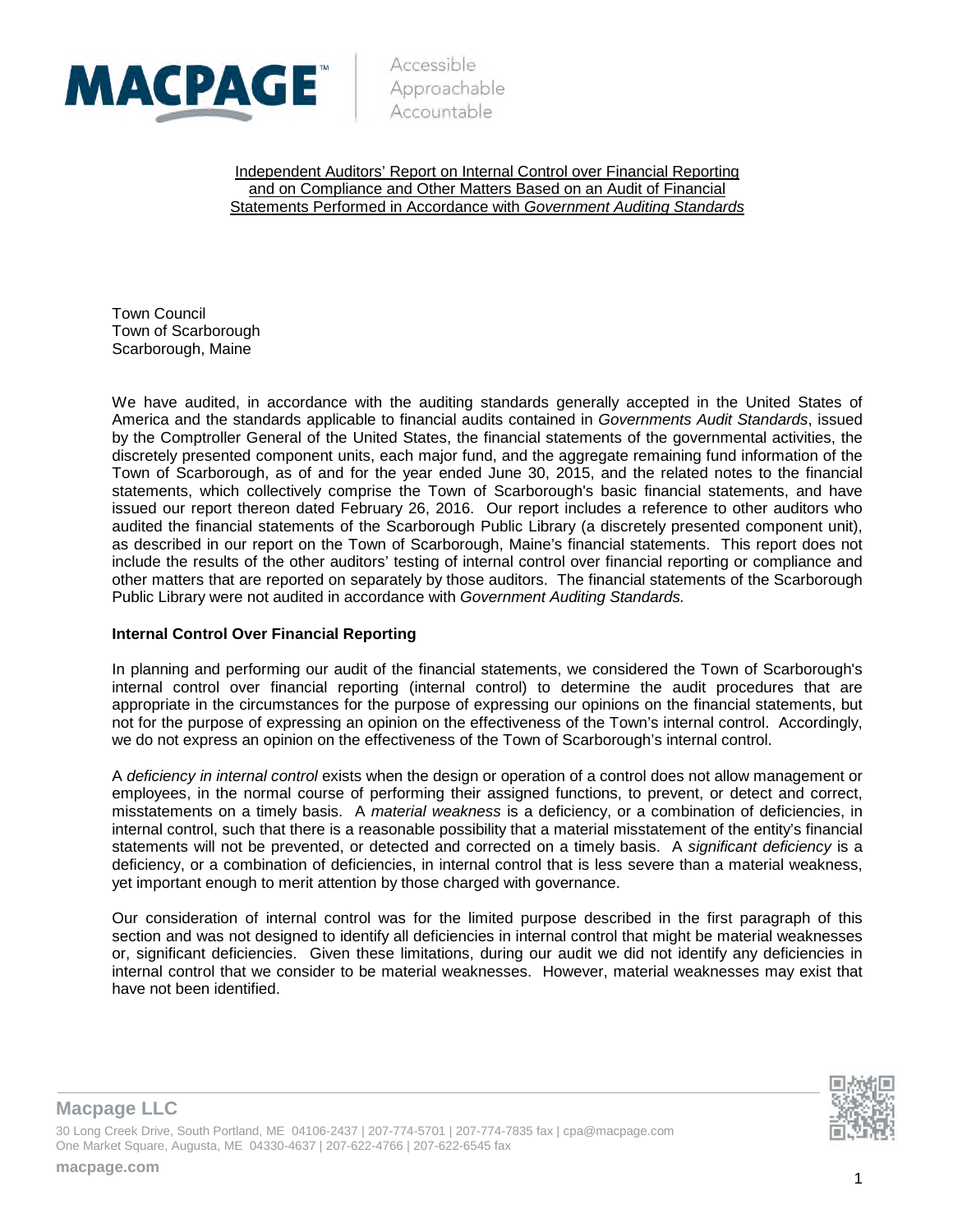### **Compliance and Other Matters**

As part of obtaining reasonable assurance about whether the Town of Scarborough's financial statements are free from material misstatement, we performed tests of its compliance with certain provisions of laws, regulations, contracts, and grant agreements, noncompliance with which could have a direct and material effect on the determination of financial statement amounts. However, providing an opinion on compliance with those provisions was not an objective of our audit, and accordingly, we do not express such an opinion. The results of our tests disclosed no instances of noncompliance or other matters that are required to be reported under *Government Auditing Standards*.

### **Purpose of this Report**

The purpose of this report is solely to describe the scope of our testing of internal control and compliance and the results of that testing, and not to provide an opinion on the effectiveness of the Town's internal control or on compliance. This report is an integral part of an audit performed in accordance with *Government Auditing Standards* in considering the Town's internal control and compliance. Accordingly, this communication is not suitable for any other purpose.

Macpage LLC

South Portland, Maine February 26, 2016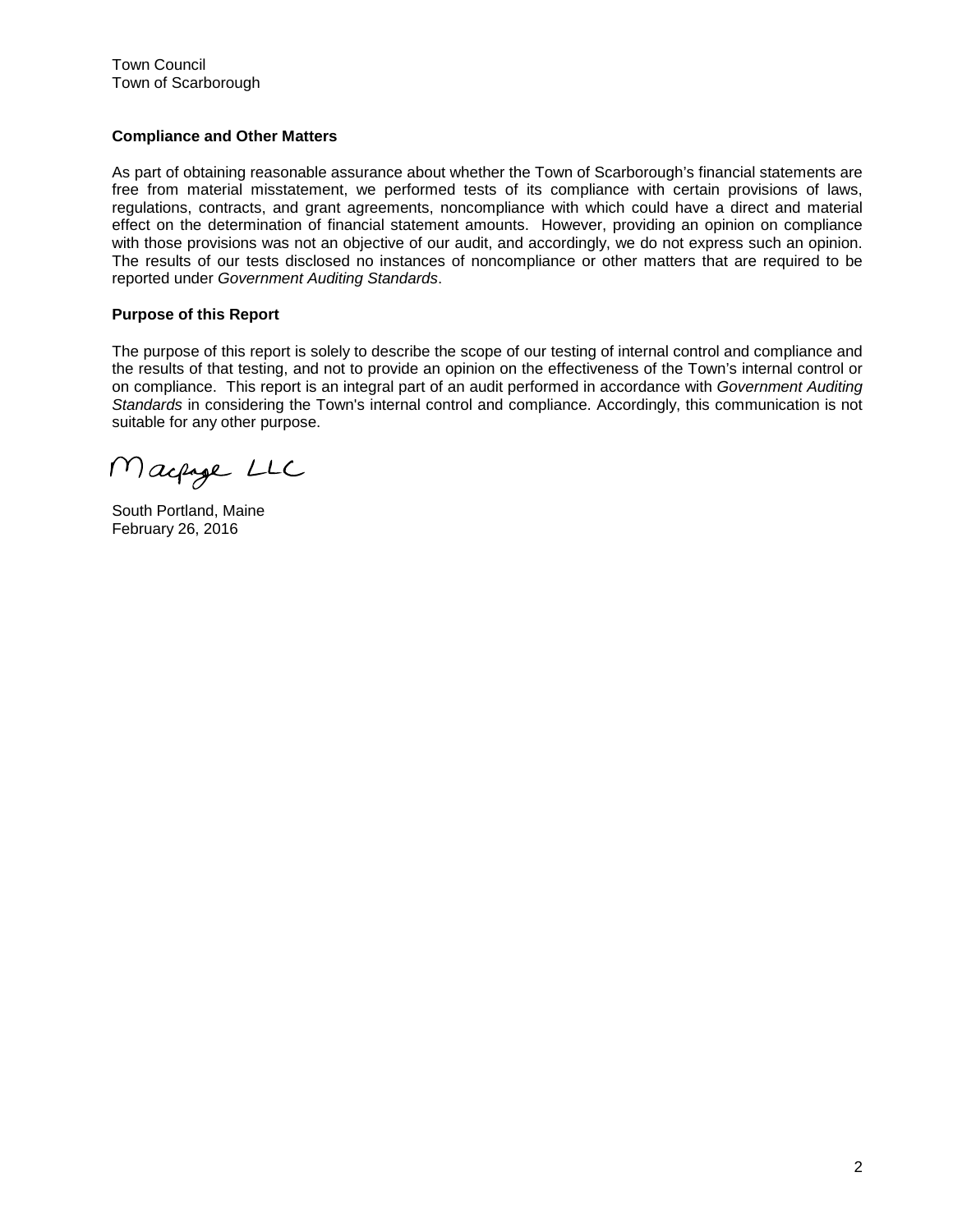

Approachable Accountable

Independent Auditors' Report on Compliance for Each Major Federal Program and on Internal Control Over Compliance and Report on the Schedule of Expenditures of Federal Awards Required by OMB Circular A-133

Town Council Town of Scarborough Scarborough, Maine

### **Report on Compliance for Each Major Federal Program**

We have audited the Town of Scarborough's compliance with the types of compliance requirements described in the *OMB Circular A-133 Compliance Supplement* that could have a direct and material effect on each of the Town of Scarborough's major federal programs for the year ended June 30, 2015. The Town of Scarborough's major federal programs are identified in the summary of auditors' results section of the accompanying schedule of findings and questioned costs.

### **Management's Responsibility**

Management is responsible for compliance with the requirements of laws, regulations, contracts, and grants applicable to its federal programs.

### **Auditors' Responsibility**

Our responsibility is to express an opinion on compliance for each of the Town of Scarborough's major federal programs based on our audit of the types of compliance requirements referred to above. We conducted our audit of compliance in accordance with auditing standards generally accepted in the United States of America; the standards applicable to financial audits contained in *Government Auditing Standards*, issued by the Comptroller General of the United States; and OMB Circular A-133, *Audits of States, Local Governments, and Non-Profit Organizations*. Those standards and OMB Circular A-133 require that we plan and perform the audit to obtain reasonable assurance about whether noncompliance with the types of compliance requirements referred to above that could have a direct and material effect on a major federal program occurred. An audit includes examining, on a test basis, evidence about the Town of Scarborough's compliance with those requirements and performing such other procedures as we considered necessary in the circumstances.

We believe that our audit provides a reasonable basis for our opinion on compliance for each major federal program. However, our audit does not provide a legal determination of the Town of Scarborough's compliance.

### **Opinion on Each Major Federal Program**

In our opinion, the Town of Scarborough, complied, in all material respects, with the types of compliance requirements referred to above that could have a direct and material effect on each of its major federal programs for the year ended June 30, 2015.

**Macpage LLC**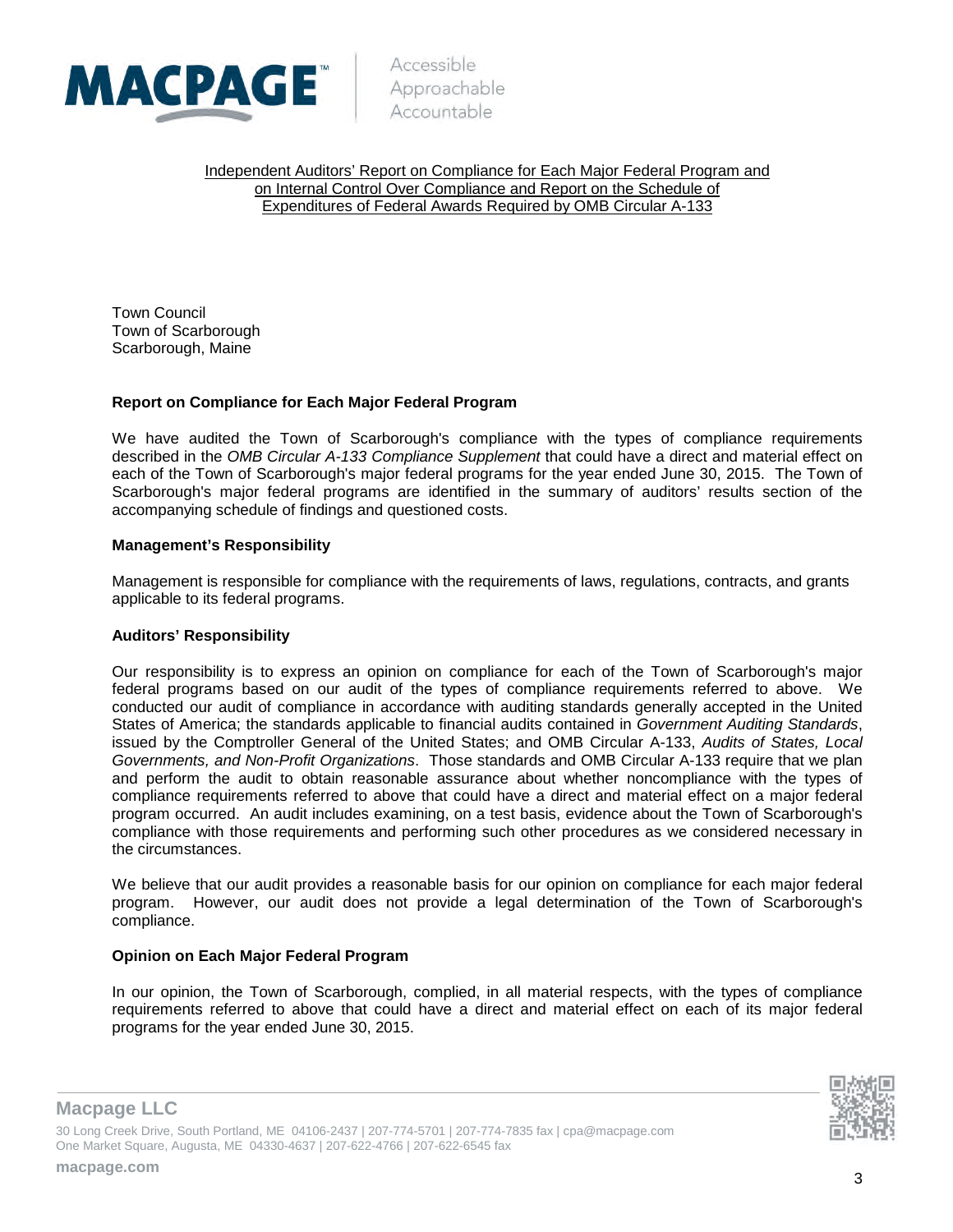#### **Report on Internal Control Over Compliance**

Management of the Town of Scarborough is responsible for establishing and maintaining effective internal control over compliance with the types of compliance requirements referred to above. In planning and performing our audit of compliance, we considered the Town of Scarborough's internal control over compliance with the types of requirements that could have a direct and material effect on each major federal program to determine the auditing procedures that are appropriate in the circumstances for the purpose of expressing an opinion on compliance for each major federal program and to test and report on internal control over compliance in accordance with OMB Circular A-133, but not for the purpose of expressing an opinion on the effectiveness of internal control over compliance. Accordingly, we do not express an opinion on the effectiveness of the Town of Scarborough's internal control over compliance.

A *deficiency in internal control over compliance* exists when the design or operation of a control over compliance does not allow management or employees, in the normal course of performing their assigned functions, to prevent, or detect and correct, noncompliance with a type of compliance requirement of a federal program on a timely basis. A *material weakness in internal control over compliance* is a deficiency, or combination of deficiencies, in internal control over compliance, such that there is a reasonable possibility that material noncompliance with a type of compliance requirement of a federal program will not be prevented, or detected and corrected, on a timely basis. A *significant deficiency in internal control over compliance* is a deficiency, or a combination of deficiencies, in internal control over compliance with a type of compliance requirement of a federal program that is less severe than a material weakness in internal control over compliance, yet important enough to merit attention by those charged with governance.

Our consideration of internal control over compliance was for the limited purpose described in the first paragraph of this section and was not designed to identify all deficiencies in internal control over compliance that might be material weaknesses or significant deficiencies. We did not identify any deficiencies in internal control over compliance that we consider to be material weaknesses. However, material weaknesses may exist that have not been identified.

The purpose of this report on internal control over compliance is solely to describe the scope of our testing of internal control over compliance and the results of that testing based on the requirements of OMB Circular A-133. Accordingly, this report is not suitable for any other purpose.

### **Report on Schedule of Expenditures of Federal Awards Required by OMB Circular A-133**

We have audited the financial statements of the governmental activities, the discretely presented component units, each major fund, and the aggregate remaining fund information of the Town of Scarborough, as of and for the year ended June 30, 2015, and the related notes to the financial statements, which collectively comprise the Town of Scarborough's basic financial statements. We issued our report thereon dated February 26, 2016, which contained unmodified opinions on those financial statements, except for the financial statements of the Scarborough Public Library, a component unit of the Town, which was audited by other auditors whose report has been furnished to us, and in our opinion, is in so far as it relates to amounts included for the Scarborough Public Library, is based solely on the report of the other auditors. Our audit was conducted for the purpose of forming opinions on the financial statements that collectively comprise the basic financial statements. The accompanying schedule of expenditures of federal awards is presented for purposes of additional analysis as required by OMB Circular A-133 and is not a required part of the basic financial statements. Such information is the responsibility of management and was derived from and relates directly to the underlying accounting and other records used to prepare the basic financial statements. The information has been subjected to the auditing procedures applied in the audit of the basic financial statements and certain additional procedures, including comparing and reconciling such information directly to the underlying accounting and other records used to prepare the basic financial statements or to the basic financial statements themselves, and other additional procedures in accordance with auditing standards generally accepted in the United States of America. In our opinion, the schedule of expenditures of federal awards is fairly stated in all material respects in relation to the basic financial statements as a whole.

Macpage LLC

South Portland, Maine February 26, 2016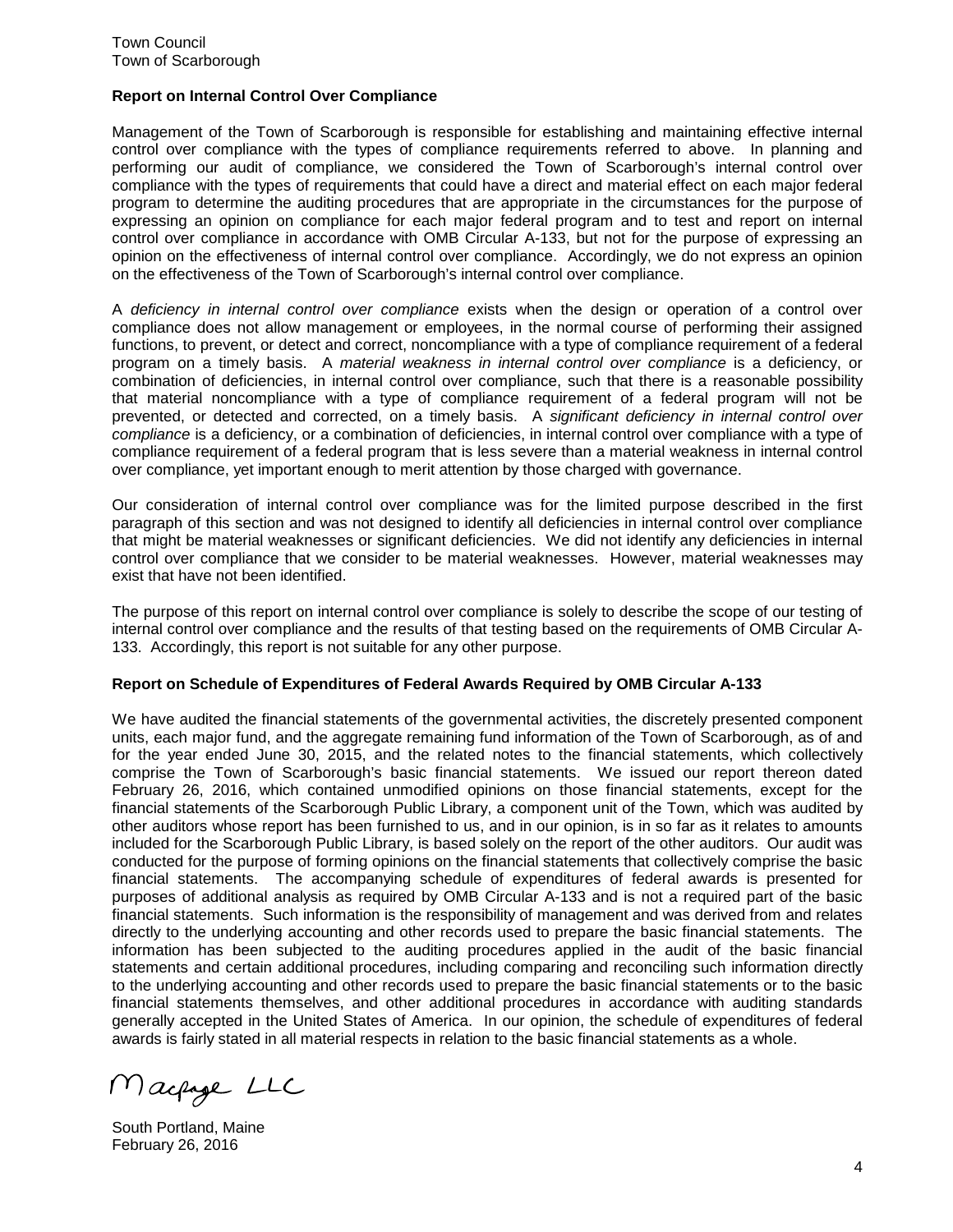## **Schedule of Expenditures of Federal Awards**

### **Year Ended June 30, 2015**

| Federal Grantor/Pass-Through Grantor/Program Title                                                                                                                                                    | <b>CFDA</b><br>Number                | Pass-Through<br><b>Grantor Number</b>                                    | Federal<br>Expenditures                          |
|-------------------------------------------------------------------------------------------------------------------------------------------------------------------------------------------------------|--------------------------------------|--------------------------------------------------------------------------|--------------------------------------------------|
| <b>U.S. Department of Education</b>                                                                                                                                                                   |                                      |                                                                          |                                                  |
| Pass-Through State of Maine Department of Education                                                                                                                                                   |                                      |                                                                          |                                                  |
| Title I Grants to Local Educational Agencies                                                                                                                                                          | 84.01                                | 013-05A-3107-13                                                          | \$<br>195,151                                    |
| <b>Special Education Cluster</b><br>Special Education - Grants to States<br>Special Education - Preschool Grants<br><b>Total Special Education Cluster</b>                                            | 84.027<br>84.173                     | 013-05A-3046-12<br>013-05A-6247-23                                       | 690,603<br>2,601<br>693,204                      |
| Improving Teacher Quality State Grants                                                                                                                                                                | 84.367                               | 013-05A-3042-11                                                          | 61,492                                           |
| Pass-Through Regional School Unit No. 14                                                                                                                                                              |                                      |                                                                          |                                                  |
| <b>English Language Acquisition Grant</b>                                                                                                                                                             | 84.365                               | N/A                                                                      | 3,819                                            |
| <b>Total U.S. Department of Education</b>                                                                                                                                                             |                                      |                                                                          | 953,666                                          |
| <b>U.S. Department of Agriculture</b>                                                                                                                                                                 |                                      |                                                                          |                                                  |
| Pass-Through State of Maine Department of Education                                                                                                                                                   |                                      |                                                                          |                                                  |
| <b>Child Nutrition Cluster</b><br>National School Lunch Program<br>National School Lunch Program<br>National School Lunch Program<br>School Breakfast Program<br><b>Total Child Nutrition Cluster</b> | 10.555<br>10.555<br>10.555<br>10.556 | 013-05A-3022-05<br>013-05A-3023-05<br>013-05A-3024-05<br>013-05A-3014-05 | 58,114<br>13,399<br>143,151<br>36,414<br>251,078 |
| <b>Food Distribution Cluster</b><br><b>Commodity Supplemental Food Program</b><br><b>Total Food Distribution Cluster</b>                                                                              | 10.565                               | 13-05A-6134-05                                                           | 28,930<br>28,930                                 |
| Summer Food Service Program for Children                                                                                                                                                              | 10.559                               | 013-05A-3016-05                                                          | 6,226                                            |
| <b>Total U.S. Department of Agriculture</b>                                                                                                                                                           |                                      |                                                                          | 286,234                                          |
| <b>U.S. Department of Justice</b>                                                                                                                                                                     |                                      |                                                                          |                                                  |
| Direct Program                                                                                                                                                                                        |                                      |                                                                          |                                                  |
| Public Safety Partnership and Community Policing Grants<br><b>Federal Cops Grant</b><br>Regional JAG Grant Expend                                                                                     | 16.710<br>16.738<br>16.803           | N/A<br>N/A<br>N/A                                                        | 129,788<br>3,431<br>3,696                        |
| <b>Total U.S. Department of Justice</b>                                                                                                                                                               |                                      |                                                                          | 136,915                                          |

See independent auditors' report on schedule of expenditures of federal awards. The accompanying notes are an integral part of this financial statement. The accompanying notes are an integral part of this financial statement.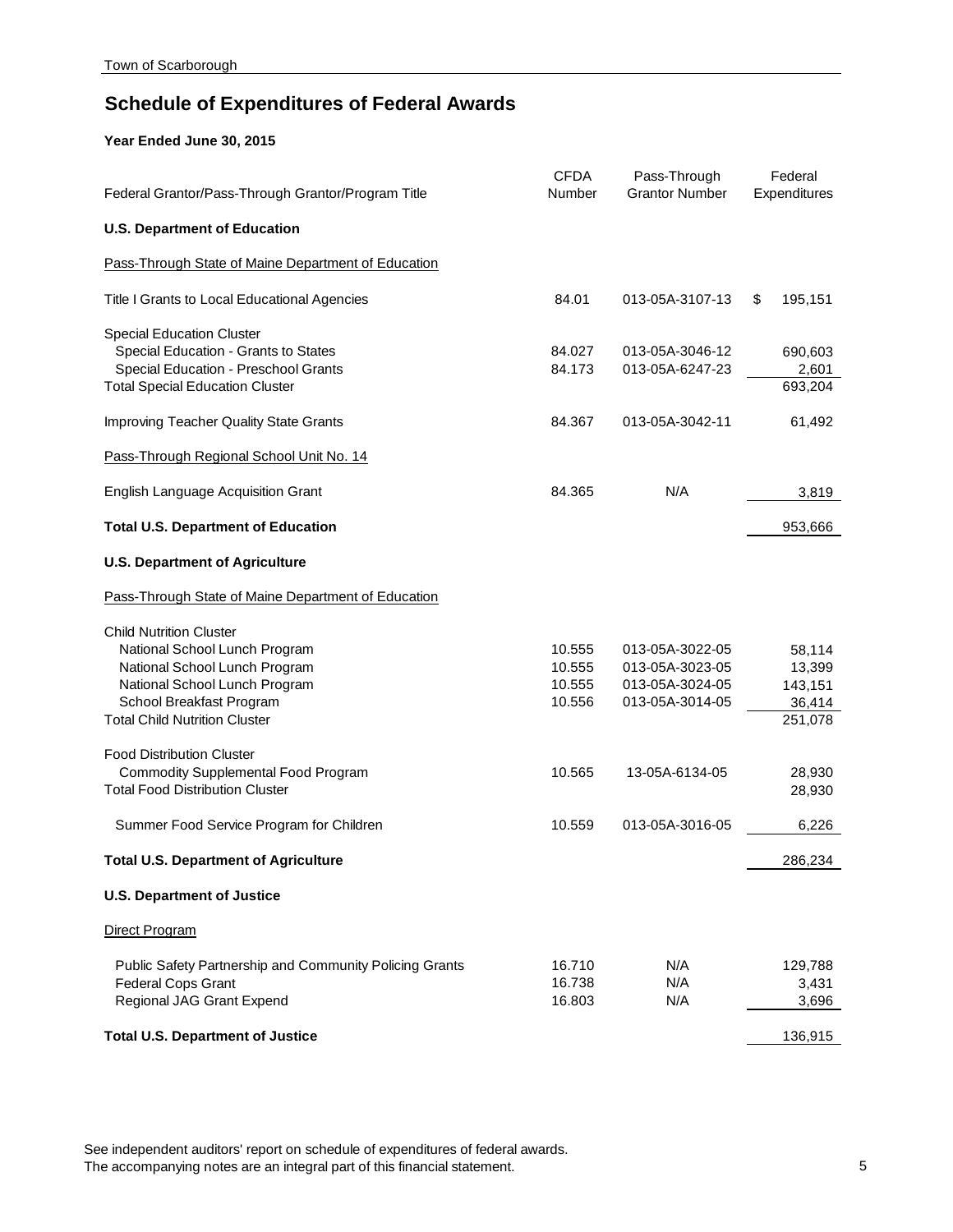## **Schedule of Expenditures of Federal Awards - Continued**

### **Year Ended June 30, 2015**

| Federal Grantor/Pass-Through Grantor/Program Title                                                                                              | <b>CFDA</b><br>Number      | Pass-Through<br><b>Grantor Number</b> | Federal<br>Expenditures   |
|-------------------------------------------------------------------------------------------------------------------------------------------------|----------------------------|---------------------------------------|---------------------------|
| <b>U.S. Department of Transportation</b>                                                                                                        |                            |                                       |                           |
| Direct Program                                                                                                                                  |                            |                                       |                           |
| State and Community Highway Safety<br><b>MEBHS Equipment Grant</b>                                                                              | 20.600<br>20.600           | N/A<br>N/A                            | 10,411<br>6,694           |
| Pass-Through Maine Department of Transportation<br>Highway Planning and Construction                                                            | 20.205                     | N/A                                   | 19,116                    |
| Pass-Through Maine Department of Public Safety                                                                                                  |                            |                                       |                           |
| State and Community Highway Safety<br>Alcohol Impaired Driving Countermeasurers Incentive Grants<br><b>Occupant Protection Incentive Grants</b> | 20.600<br>20.601<br>20.602 | N/A<br>N/A<br>N/A                     | 16,927<br>10,192<br>3,521 |
| <b>Total U.S. Department of Transportation</b>                                                                                                  |                            |                                       | 66,860                    |
| <b>U.S. Department of Homeland Security</b>                                                                                                     |                            |                                       |                           |
| Pass-Through Federal Emergency Management Agency                                                                                                |                            |                                       |                           |
| Assistance to Firefighters Grant<br>Homeland Security Grant Program                                                                             | 97.044<br>97.067           | N/A<br>N/A                            | 218,037<br>21,161         |
| <b>Total U.S. Department of Homeland Security</b>                                                                                               |                            |                                       | 239,198                   |
| <b>Executive Office of the President</b>                                                                                                        |                            |                                       |                           |
| Pass-Through Office of National Drug Control Policy                                                                                             |                            |                                       |                           |
| High Intensity Drug Trafficking Area Grant Program                                                                                              | 95.001                     | N/A                                   | 2,900,060                 |
| <b>Total Executive Office of the President</b>                                                                                                  |                            |                                       | 2,900,060                 |
| <b>Total Expenditures of Federal Awards</b>                                                                                                     |                            |                                       | \$4,582,933               |

See independent auditors' report on schedule of expenditures of federal awards. The accompanying notes are an integral part of this financial statement. The accompanying notes are an integral part of this financial statement.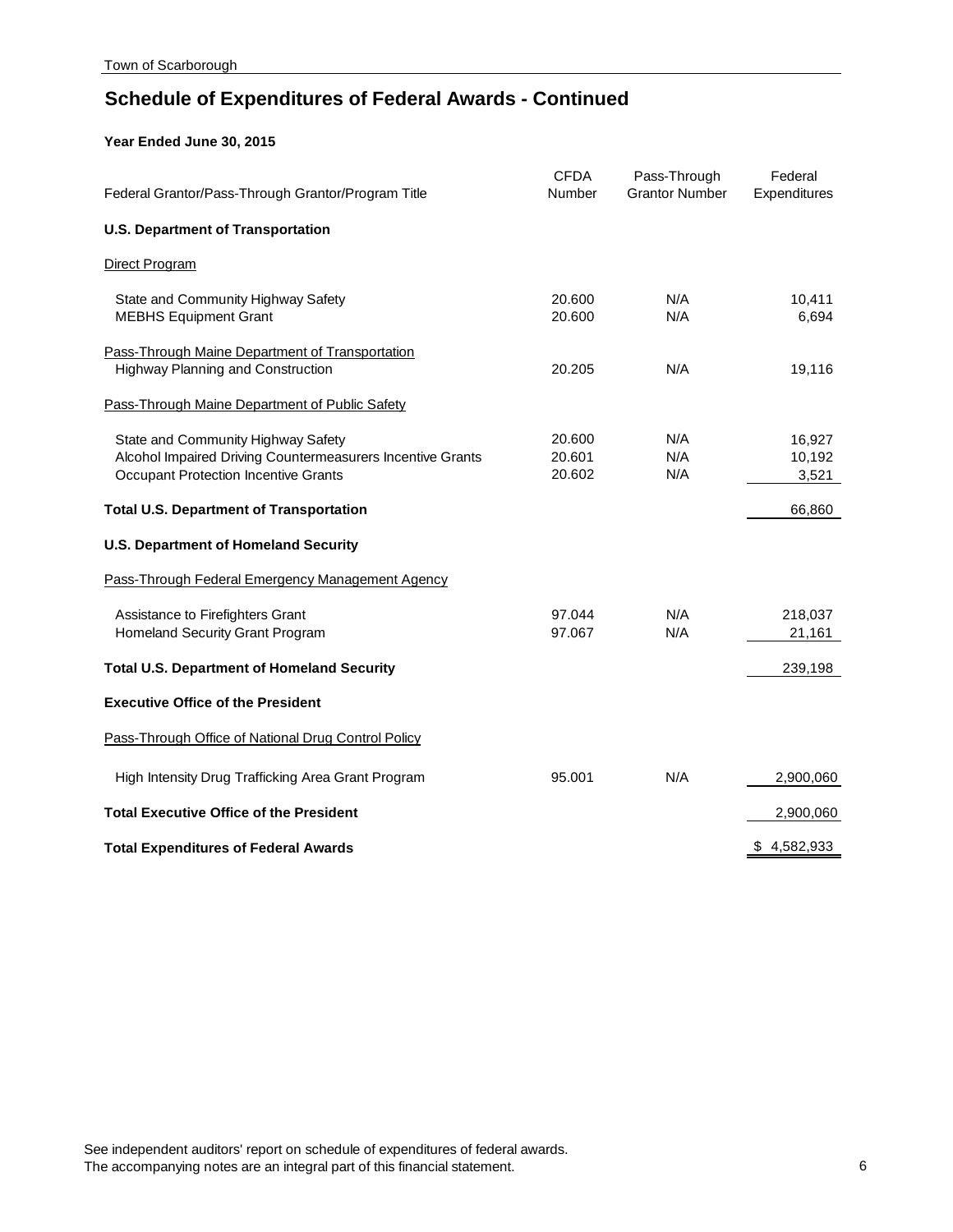## **Notes to Schedule of Expenditures of Federal Awards**

### **Year Ended June 30, 2015**

### **NOTE 1 – BASIS OF PRESENTATION**

The accompanying schedule of expenditures of federal awards (the Schedule) includes the federal grant activity of the Town of Scarborough under programs of the federal government for the year ended June 30, 2015. The information in this Schedule is presented in accordance with the requirements of *OMB Circular A-133, Audits of States, Local Governments, and Non-Profit Organizations*. Because the Schedule presents only a selected portion of the operations of the Town of Scarborough, it is not intended to and does not present the financial position of the governmental activities and the major fund of the Town, as of June 30, 2015, and respective changes in financial position for the year then ended in accordance with accounting principles generally accepted in the United States of America.

### N**OTE 2 – SUMMARY OF SIGNIFICANT ACCOUNTING POLICIES**

(1) Expenditures reported on the Schedule are reported on the accrual basis of accounting. Such expenditures are recognized following the cost principles contained in OMB Circular A-87, *Cost Principles for State, Local and Indian Tribal Governments,* wherein certain types of expenditures are not allowable or are limited as to reimbursement.

(2) Pass-through entity identifying numbers are presented where available.

### **NOTE 3 – PROGRAM NOTES**

### **Non-Cash Assistance (Commodities) (CFDA 10.555)**

The reported total of federal awards represents the fair value of food commodities used.